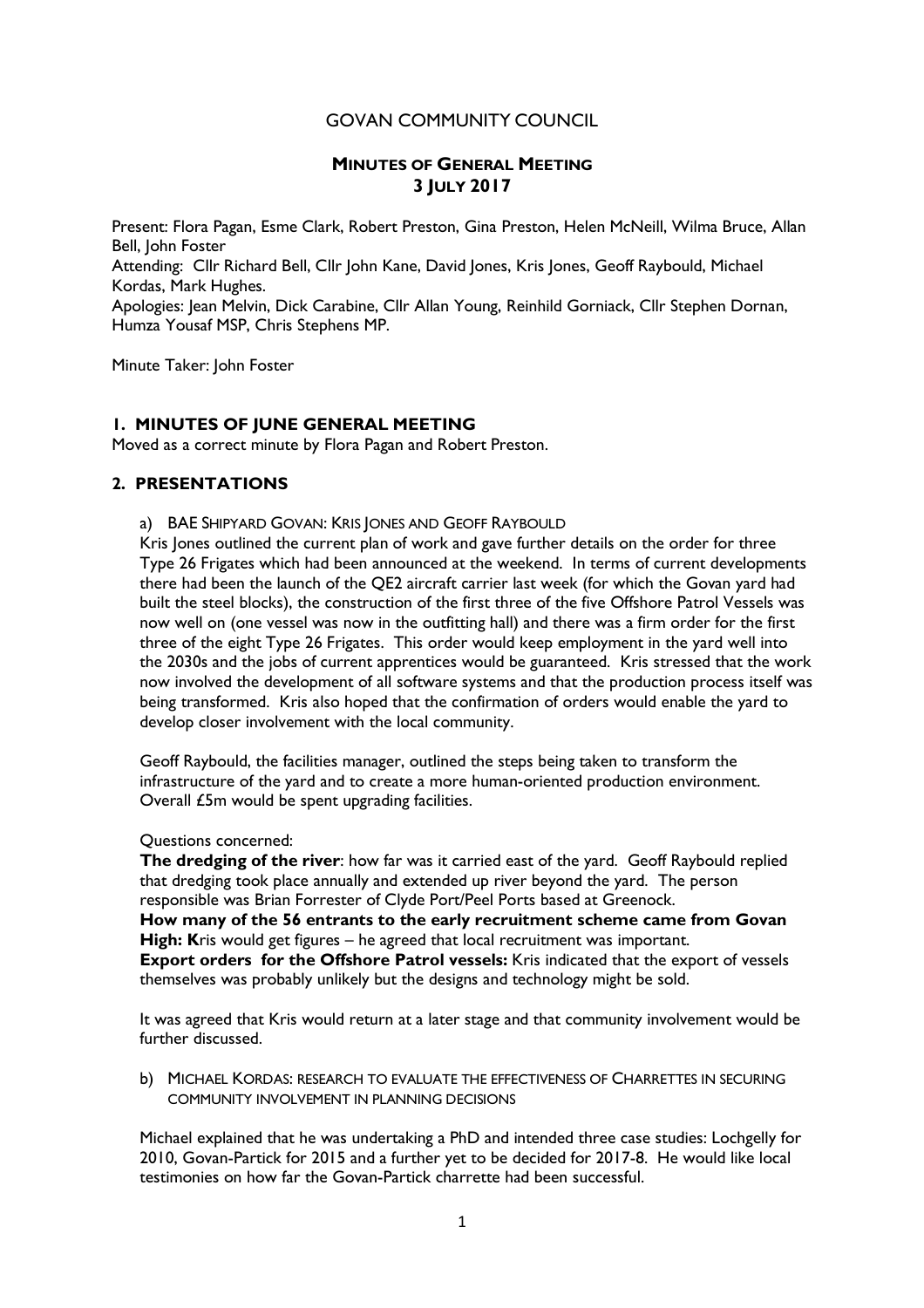Our Secretary praised the process. It had been very well prepared and facilitated all-round involvement. In particular it had focused attention on the rediscovery of the river as a geographical centre for the community and thereby also the historic relationship with Partick. The outcome of funding for the Bridge was very welcome – as was the commitment to a wider planning engagement along the river to the graving dock. Councillor Kane concurred.

In terms of contacts the following were suggested: Pat Cassidy of Govan Workspace, Susan Hanlon of CGAP, Plantation Productions, former Councillor Fariha Thomas and Fiona McTaggart of Govan Housing Association.

c) MARK HUGHES, VICE CHAIR OF IBROX-CESSNOCK COMMUNITY COUNCIL

Mark attended on behalf of Ibrox-Cessnock Community Council to discuss a common approach to the long-standing absence of a Community Council in East Govan and the consequent lack of any community sounding board, of an official character, for important planning developments now in train along the river frontage. A map had been sent indicating a potential dividing line.

Members agreed in principle with the proposal if it was acceptable to those living in the area. As a first step it was agreed that representatives from both Community Councils should speak to the officers of Govan C Tenants Association (Chair to contact via Govan HA) and the Riverside Hall (Cllr Kane to sound the Organiser). Steven Dowling should also be notified of these preliminary steps.

Ibrox-Cessnock Community Council was thanked for its initiative.

# **3. MATTERS ARISING FROM THE JUNE MINUTES**

#### **a) Police Issues**

The Chair had spoken to Sergeant Crawford Inglis who had agreed to ensure attendance by a named member of the community team if duties permitted. Alan Bell had also been contact with Sergeant Inglis concerning the sale of alcohol to underage children.

### **b) Shopping trolleys**

Cllr Kane reported that he had again been in touch with the Asda manager regarding the existence of an exit from the shopping centre without a locking mechanism –with little response so far. William Graham, the PA to Humza Yousaf, our MSP, was following up our request that he propose an amendment to legislation that would allow Councils to impose fines on stores that persistently failed to stop trolleys littering streets.

### **c) Hate Crime**

Cllr Kane reported that Hate Crime would be incorporated in the Draft Community Plan for the Thriving Places initiative.

#### **d) Bus services and bus regulation**

Councillor Richard Bell reported that he had been in touch with SPTE and been told that once McGills provided full information this would be displayed on the electronic timetables. There was further discussion on the disappearance of 'late' buses from the display (leading to some passengers getting on the wrong bus when the late bus turned up without announcement on the screen and was mistaken for the following bus). Councillor Bell agreed to raise this issue also.

### **e) QE University Hospital**

Members were asked to keep notes of problems relating to lack of staffing and deficient care ahead of our Strategy meeting in September. Flora Pagan reported an old lady collapsing outside the hospital door – and no staff available to help (instruction given to call an ambulance).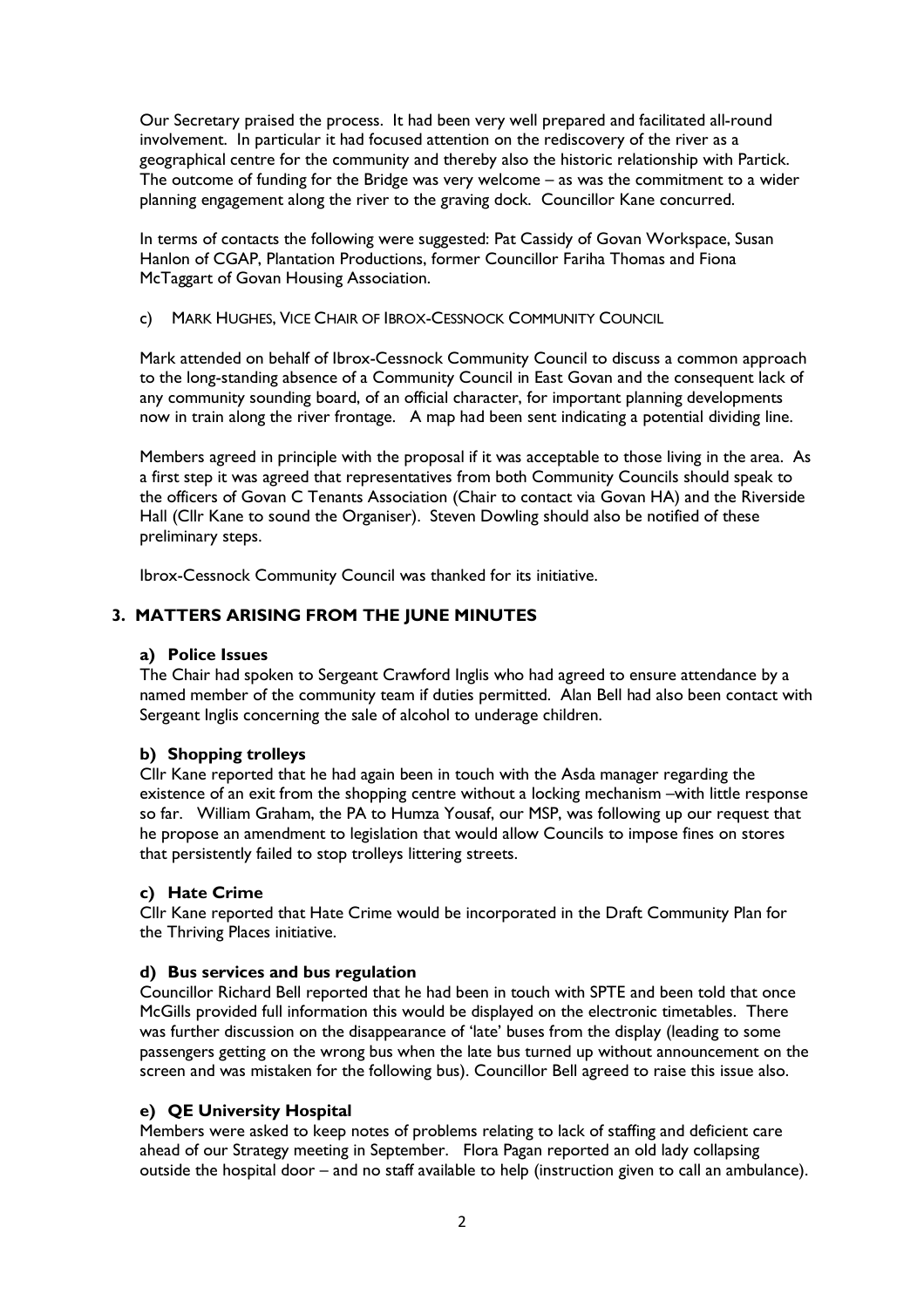# **f) Mary Barbour statue**

The statue would be unveiled after the school holidays so that school children could play the leading part – along, it was hoped, with Sir Alex Ferguson.

# **g) Development of the graving dock site**

There was no new information on planning applications by New City Vision. Our Secretary noted a film being made by Fablevision on the docks as part of an initiative by Clyde Docks Preservation Ltd.

# **h) Dog Fouling**

Our Secretary had contacted both Housing Associations and the Glasgow Safety Services asking that a concentrated campaign be organised. Councillor Bell reported that there had been a positive response from LES to the proposal. It was AGREED to contact Stephen Egan of LES to suggest a short meeting early in the autumn involving elected representatives. HAs, LES and GSS to consider how to take the initiative forward.

### **i) Lyceum building**

Councillor Kane reported that Fiona McTaggart of Govan Housing Association was now taking the initiative in developing plans, principally for use as a concert venue, and in persuading the current owners to sell the property at a fair price. It was AGREED that the Community Council should write to Duncan Thomson of DRS giving support to the proposed new use.

### j) **Riverside Walkway**

The new pathway from Water Row to the Church would be officially opened on 7 July by Sir Alex Ferguson at 12.30 pm.

### **k) Asylum case**

The Chair would attempt to visit.

### **l) Tea in the Pot**

Jobs and Business Glasgow was working on a funding proposal.

### **m) Boxing Club**

A permanent venue was still required.

### **n) Awareness of Identity Fraud**

The spokesperson for the campaign sponsored by GCVS, invited to talk to our July meeting, was ill. It was hoped that an intervention could be organised at a later date.

### **o) Govan Fair**

Disappointment was expressed at the lack of entertainment for children, especially in the park, and the shortness of the procession. It was agreed to return to the issue.

### **p) Shaw Street-Langlands Road circuit: traffic hazard**

 Cllr Bell reported that LES had had no complaints regarding speeding traffic. Gina Preston nonetheless felt that two-way traffic did constitute a danger and was supported by others present. It was AGREED to contact James Rodden of LES and ask for an assessment – particularly covering traffic flow between 8.30 and 11 a.m.

### 3. COMMUNITY COUNCIL ORGANISATION

### **a) Accounts**